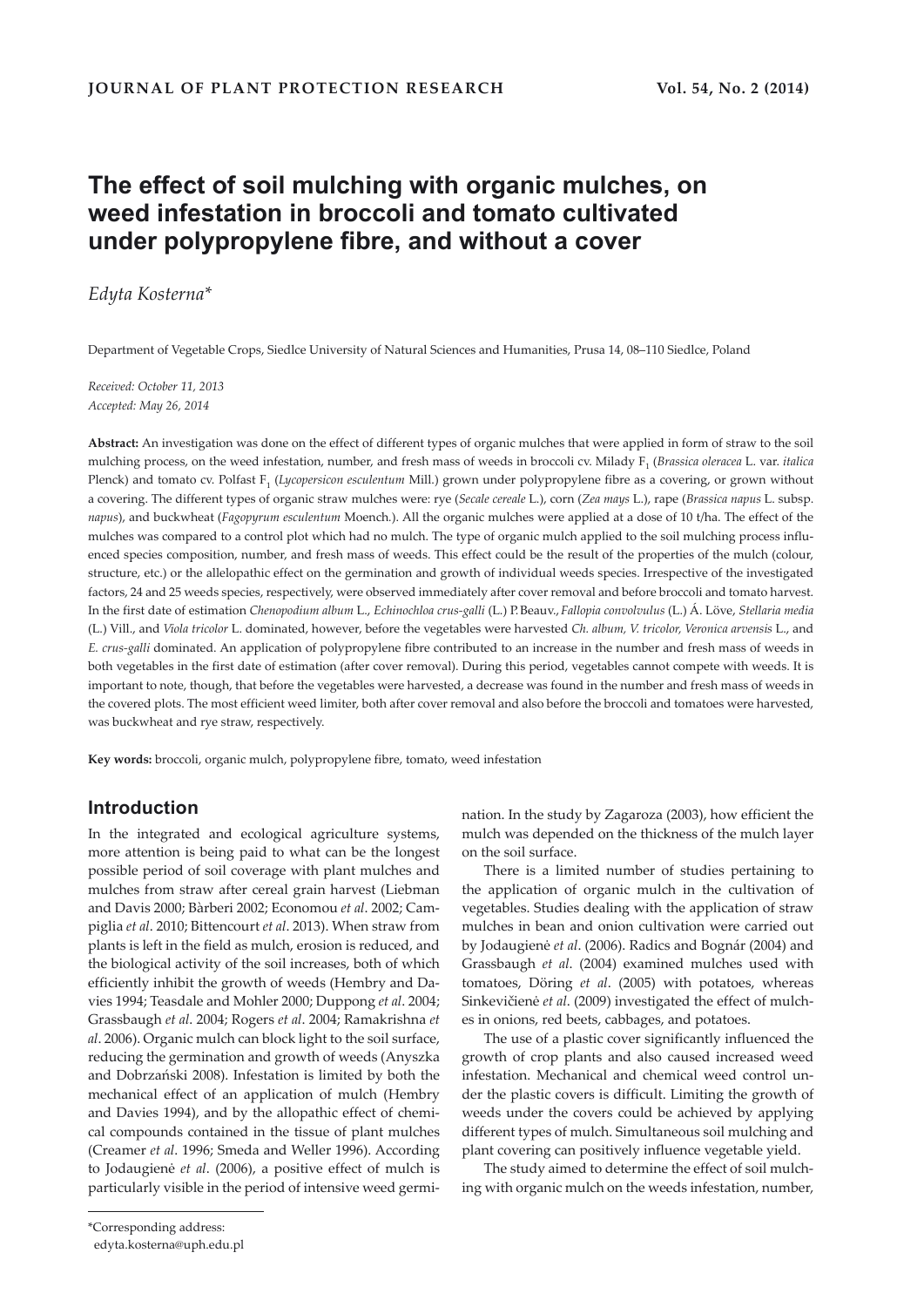and fresh mass of weeds in broccoli and tomato cultivation under a polypropylene fibre cover, compared to using no cover.

# **Materials and Methods**

The experiment was carried out between 2010 and 2012 at the Experimental Farm in Zawady, which is located in central-eastern Poland (52°03'N, 22°33'E), 115 km east of Warsaw. According to the international system of FAO classification, the soil was classified as a Luvisol (LV) [World Reference Base for Soil Resources 1998].

The experiment was established in a split-block design with three replicates. Effects of the following factors were investigated: the plant coverings (without any cover, under a polypropylene fibre cover), and the type of organic mulch with straw applied as soil mulching [rye (*Secale cereale* L.), corn (*Zea mays* L.), rape (*Brassica napus* L. subsp. *napus*), buckwheat (*Fagopyrum esculentum*  Moench*.*)]. The effect of using mulch was compared to a control plot in which mulch was not used. The effect of the examined factors on the weed infestation, as well as number and fresh mass of weeds in broccoli cv. Milady F1 (*Brassica oleracea* L. var. *italica* Plenck) and tomato cv. Polfast F<sub>1</sub> (*Lycopersicon esculentum* Mill.) was investigated.

A reason for selecting the specific cultivars that were used in the study was because they were early and also useful for cultivation in the open field. Broccoli cv. Milady  $F<sub>1</sub>$  is characterised as having a high mass of heads and as being of very good quality. It is also resistant to *Peronospora parasitica* as well as *Erwinia* spp., and *Pseudomonas* spp. Tomato cv. Polfast  $F_1$  is characterised as having an average fruit mass which are of very good quality, and as having a high content of dry matter and extract. This cultivar produces a high yield even in low air temperatures. It is also more resistant to diseases compared to other tomato cultivars.

The field for cultivation of the vegetables was prepared in accordance with the principles of proper agricultural technology. Broccoli and tomato seedlings were produced in non-heated and heated greenhouse, respectively, in the traditional way of growing the vegetables.

Directly before the seedlings were planted, a particular type of organic mulch at a dose of 10 t/ha was applied. Mulch with rye, rape, and buckwheat straw was in rather long (30–40 cm) pieces. These pieces were crumbled up, so it would be easy to spread them on the field. However, mulch with corn straw was chopped up into short pieces (20–30 cm). The thickness of the mulch layer depended on the type of mulch. In the case of rye and rape straw, the thickness of the mulch layer amounted, on average, to 7–8 cm. In the case of corn straw, the mulch layer amounted to about 5 cm, however for buckwheat straw the average was 8–10 cm.

Broccoli seedlings were planted in successive years of the study on the 19th, 18th, and 23rd of April, at a spacing of  $50 \times 50$  cm. Tomato seedlings were planted, respectively, on 20th, 16th, and the 14th of May, at a spacing of  $60 \times 40$  cm. After planting suitable combinations of seedlings, they were covered with polypropylene fibre Pegas Agro 17 UV. The covers were removed after four and three weeks from broccoli and tomato, respectively.

The effect of the examined factors on weed infestation was estimated twice each year. The primary infestation was performed in the initial period of vegetable growth, directly after cover removal, which meant the third 10 days of May in broccoli cultivation, and the second 10 days of June in tomato cultivation. After that, manual weeding was performed. The secondary infestation in broccoli cultivation was performed before harvesting, which meant the third 10 days of June, and in tomato cultivation at the beginning of the fruit harvest, which meant the third 10 days of July. Weed infestation was determined by the quantitative-weighing method. This method entailed determining the number of individual weeds species and their fresh mass in each plot. Samples were taken from an area of a selected 0.5 m square at two randomly selected places in each plot. The weight of the weeds was expressed per 1 m<sup>2</sup>.

The results were statistically analysed by means of the analysis of variance following the mathematical model for the split-block design. Significance of differences was determined by the Tukey test at the significance level of  $p = 0.05$ .

## **Results and Discussion**

### **The effect of covering and mulching on the weed composition**

The species composition of weed communities depends largely on soil and climate conditions (Zarzecka and Gąsiorowska 2001) and agrotechny treatments (Pszczółkowski 2003a). In this study, after cover removal from broccoli cultivation, 19 weed species made up of 16 annuals and 3 perennials, were noted. In tomato cultivation, 22 weed species, including 20 annuals and 2 perennials were observed, mostly characteristic for vegetable crops (Tables 1–2). Irrespective of the examined factors, the dominant species among the annuals were *Chenopodium album* L., *Echinochloa crus-galli* (L.) P. Beauv., *Fallopia convolvulus* (L.) Á. Löve, *Stellaria media* (L.) Vill., and *Viola arvensis* L. However, among the perennials, the most common weed was *Elymus repens* (L.) Gould. The composition of the weed species was similar to that found in the study carried out in mid-east Poland (Zarzecka and Gugała 2005). Of the total number of species in the broccoli cultivation experiment, *Myosotis arvensis* (L.) Hill., *Polygonum persicaria* L., *Conyza canadensis* (L.) Cronquist., *Raphanus raphanistrum* L., and *Anthemis arvensis* L. were not observed. In tomato cultivation, *Centaurea cyanus* L. was not observed. According to Yordanova and Shaban (2007), organic mulch, irrespective of the mulch layer on the soil surface, did not provide good weed control, especially against the perennial weeds.

In this study, the application of a polypropylene fibre cover caused increased infestation in the initial period of vegetable growth compared with plots without cover (Table 1–2). In analysing the occurrence of annual weeds, it was found that in broccoli cultivation, the number of *E. crus-galli* under cover was four times greater, and the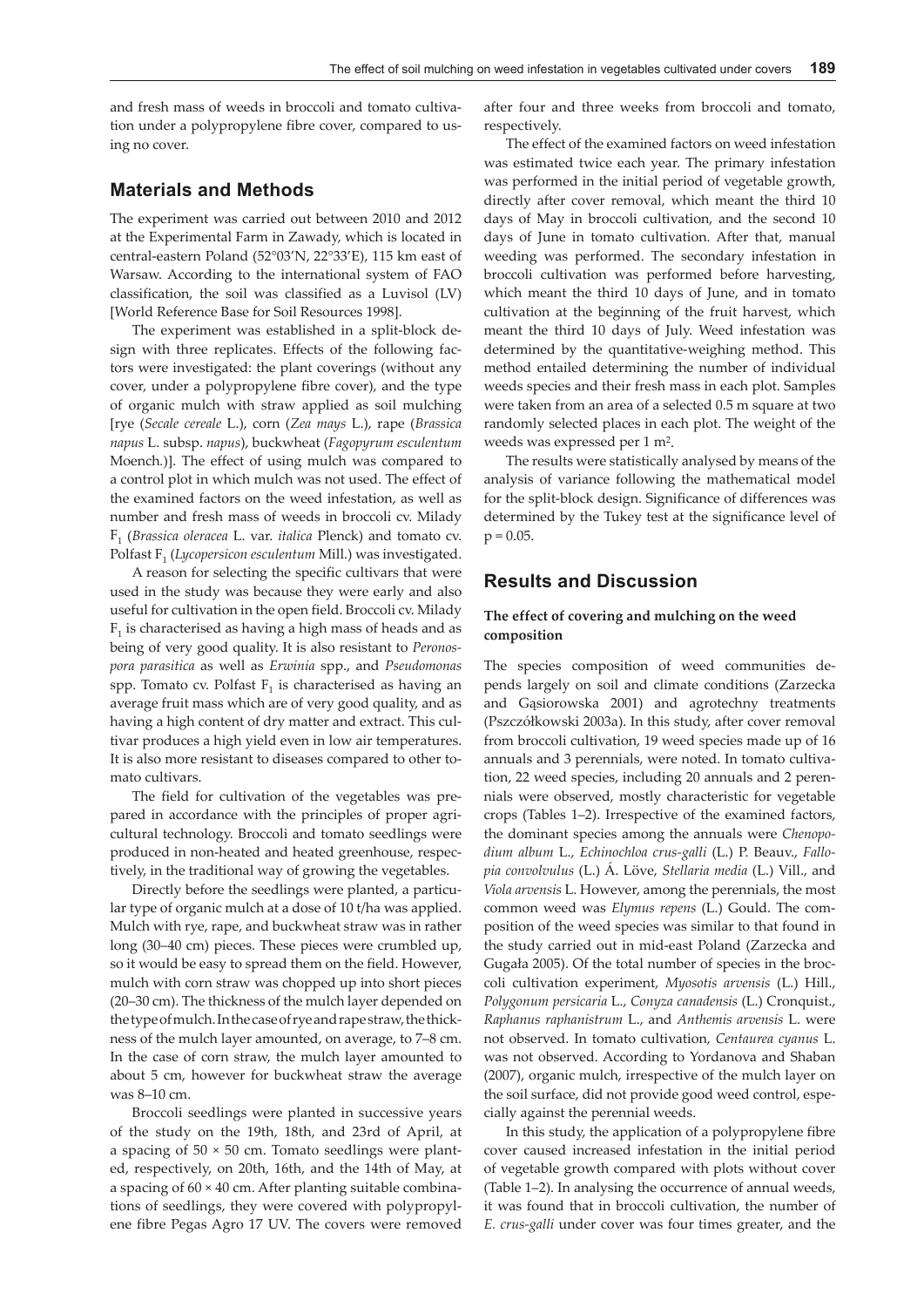| Table 1. The species composition of weeds (plant/m <sup>2</sup> ) after cover removal in broccoli |                       |             |                |                |                                  | cultivation (the mean for 2010–2012) |         |                |         |                 |                |                           |                      |                          |                          |         |                |               |
|---------------------------------------------------------------------------------------------------|-----------------------|-------------|----------------|----------------|----------------------------------|--------------------------------------|---------|----------------|---------|-----------------|----------------|---------------------------|----------------------|--------------------------|--------------------------|---------|----------------|---------------|
| Kind of straw mulch                                                                               |                       | The control |                |                | ${\rm Rye}$                      |                                      |         | $_{\rm Corn}$  |         |                 | Rape           |                           |                      | Buckwheat                |                          |         | The mean       |               |
| Cultivation                                                                                       | $\stackrel{*}{\prec}$ | $B**$       | mean           | ≺              | В                                | mean                                 | ≺       | B              | mean    | ≺               | B              | mean                      | ≺                    | B                        | mean                     | ≺       | $\mathbf{D}$   | mean          |
| Chenopodium album L.                                                                              | 72.9                  | 71.1        | 72.0           | 3.6            | $40.9$                           | 22.3                                 | 40.9    | 71.1           | 56.0    | 39.1            | 78.2           | 58.7                      | Ċ,<br>$\overline{z}$ | 44.4                     | $\circ$<br>32.           | 35.6    | 61.1           | 48.4          |
| Echinochloa crus-galli (L.) P. Beauv.                                                             | 28.4                  | 65.8        | $47.1\,$       | 0.0            | $37.3$                           | $18.7\,$                             | 3.6     | 32.0           | 17.8    | 5.3             | 30.2           | 17.8                      | 3.6                  | 12.4                     | 8.0                      | 8.2     | 35.5           | 21.9          |
| Fallopia convolvulus (L.) A. Löve                                                                 | 32.0                  | 44.4        | 38.2           | $10.7\,$       | $17.8\,$                         | 14.3                                 | 16.0    | 28.4           | 22.2    | $\overline{71}$ | 19.6           | 13.4                      | 5.3                  | 12.4                     | 8.8                      | 14.2    | 24.5           | 19.4          |
| Stellaria media (L.) Vill.                                                                        | 42.7                  | 42.7        | 42.7           | 5.3            | 5.3                              | 53                                   | 3.6     | 14.2           | 8.9     | 12.4            | 23.1           | $17.8\,$                  | 5.3                  | 19.6                     | 12.5                     | 13.9    | 21.0           | 17.5          |
| Brassica napus L. subsp. napus                                                                    | $0.0\,$               | 0.0         | 0.0            | 0.0            | 8.9                              | 4.5                                  | 0.0     | 16.0           | 8.0     | 26.7            | 40.9           | 33.8                      | 0.0                  | 0.0                      | 0.0                      | 5.3     | 13.2           | 9.3           |
| Tripleurospermum maritimum L.                                                                     | $\overline{71}$       | 14.2        | $10.7\,$       | 3.6            | $1.8\,$                          | 2.7                                  | 8.9     | 17.8           | 13.4    | 5.3             | 3.6            | 4.5                       | 8.9                  | 8.9                      | 8.9                      | 6.8     | 9.3            | 8.1           |
| Viola arvensis L.                                                                                 | 3.6                   | 14.2        | 8.9            | 0.0            | 12.4                             | 6.2                                  | 12.4    | 21.3           | 16.9    | 0.0             | $\overline{2}$ | 3.6                       | 3.6                  | 0.0                      | $1.8\,$                  | 3.9     | 11.0           | 7.5           |
| Capsella bursa-pastoris (L.) Med.                                                                 | 12.4                  | 19.6        | 16.0           | 5.3            | $1.8\,$                          | 3.6                                  | 8.9     | $\overline{2}$ | 8.0     | 3.6             | 8.9            | 6.3                       | 0.0                  | $1.8\,$                  | 0.9                      | 6.0     | 7.8            | 6.9           |
| Veronica arvensis L.                                                                              | 3.6                   | 30.2        | 16.9           | 3.6            | 0.0                              | 1.8                                  | 53      | 3.6            | 4.5     | 53              | 7.1            | 6.2                       | 0.0                  | 0.0                      | 0.0                      | 3.6     | 8.2            | 5.9           |
| Centaurea cyanus L.                                                                               | 3.6                   | 3.6         | 3.6            | $0.0\,$        | $1.8\,$                          | 0.9                                  | 71      | 0.0            | 3.6     | 7.1             | $1.8\,$        | 4.5                       | 0.0                  | 0.0                      | 0.0                      | 3.6     | $1.4\,$        | 2.5           |
| Fagopyrum esculentum Moench.                                                                      | 0.0                   | 0.0         | $0.0\,$        | $0.0\,$        |                                  | 0.0                                  | 0.0     | 0.0            | 0.0     | 0.0             | 0.0            | 0.0                       | 3.6                  | 8.9                      | 6.3                      | 0.7     | 1.8            | 1.3           |
| Amaranthus retroflexus L.                                                                         | 0.0                   | $1.8\,$     | 0.9            | 0.0            | $0.0$<br>$1.8$<br>$0.0$<br>$0.0$ | 0.9                                  | 0.0     | 3.6            | $1.8\,$ | 0.0             | 0.0            | $0.0\,$                   | 0.0                  | 0.0                      | 0.0                      | $0.0\,$ | $1.4\,$        | 0.7           |
| Geranium pusillum L.                                                                              | $0.0\,$               | 0.0         | 0.0            | 0.0            |                                  | 0.0                                  | 0.0     | 3.6            | $1.8\,$ | 0.0             | 0.0            | 0.0                       | 0.0                  | 0.0                      | 0.0                      | 0.0     | 0.7            | 0.4           |
| Sinapis arvensis L.                                                                               | $0.0\,$               | 0.0         | 0.0            | 1.8            |                                  | 0.9                                  | $0.0\,$ | 0.0            | 0.0     | 0.0             | 0.0            | 0.0                       | 0.0                  | 0.0                      | 0.0                      | 0.4     | 0.0            | 0.2           |
| Vicia sativa L.                                                                                   | $0.0\,$               | $0.0\,$     | 0.0            | 1.8            | $0.0\,$                          | 0.9                                  | 0.0     | 0.0            | 0.0     | 0.0             | 0.0            | 0.0                       | 0.0                  | 0.0                      | 0.0                      | 0.4     | 0.0            | 0.2           |
| Galium aparine L.                                                                                 | 0.0                   | 0.0         | 0.0            | 0.0            | $1.8\,$                          | 0.9                                  | 0.0     | 0.0            | 0.0     | 0.0             | 0.0            | 0.0                       | 0.0                  | 0.0                      | 0.0                      | 0.0     | 0.4            | 0.2           |
| Number of annual species                                                                          | $\circ$               | $10$        | $10$           | ${}^{\circ}$   | $\Box$                           | 14                                   | $\circ$ | 11             | $12\,$  | $\circ$         | 10             | $10\,$                    | $\sim$               | $\sim$                   | $\infty$                 | 13      | 14             | $\frac{1}{6}$ |
| Elymus repens (L.) Gould.                                                                         | 24.9                  | 83.6        | 54.3           | 33.8           | 44.4                             | 39.1                                 | 24.9    | 35.6           | 30.3    | $10.7\,$        | 23.1           | 16.9                      | 5.3                  | 35.6                     | 20.5                     | 19.9    | 44,5           | 32.2          |
| Cirsium arvense (L.) Scop.                                                                        | 0.0                   | 0.0         | 0.0            | 0.0            | $0.0\,$                          | $0.0\,$                              | $1.8\,$ | 0.0            | 0.9     | $1.8\,$         | 0.0            | 0.9                       | 0.0                  | 0.0                      | 0.0                      | 0.7     | 0,0            | 0.4           |
| Taraxacum officinale F.H. Wigg.                                                                   | 0.0                   | $1.8\,$     | 0.9            | 0.0            | 0.0                              | 0.0                                  | 0.0     | 0.0            | 0.0     | 0.0             | 0.0            | 0.0                       | 0.0                  | 0.0                      | 0.0                      | 0.0     | 0,4            | 0.2           |
| Number of perennial species                                                                       | $\overline{ }$        | $\sim$      | $\sim$         | $\overline{ }$ |                                  | $\overline{ }$                       | $\sim$  | $\overline{ }$ | $\sim$  | $\sim$          | $\overline{ }$ | $\sim$                    | $\overline{ }$       | $\overline{\phantom{0}}$ | $\overline{\phantom{0}}$ | $\sim$  | $\sim$         | 3             |
| Total number of species                                                                           | $10$                  | 12          | $\overline{c}$ | $\sigma$       | 12                               | 15                                   | $\Xi$   | 12             | 14      | $\Box$          | $\Xi$          | $\overline{\mathfrak{c}}$ | ${}^{\circ}$         | ${}^{\circ}$             | $\sigma$                 | 15      | $\mathfrak{d}$ | 19            |
| *without cover; **under polypropylene fibre                                                       |                       |             |                |                |                                  |                                      |         |                |         |                 |                |                           |                      |                          |                          |         |                |               |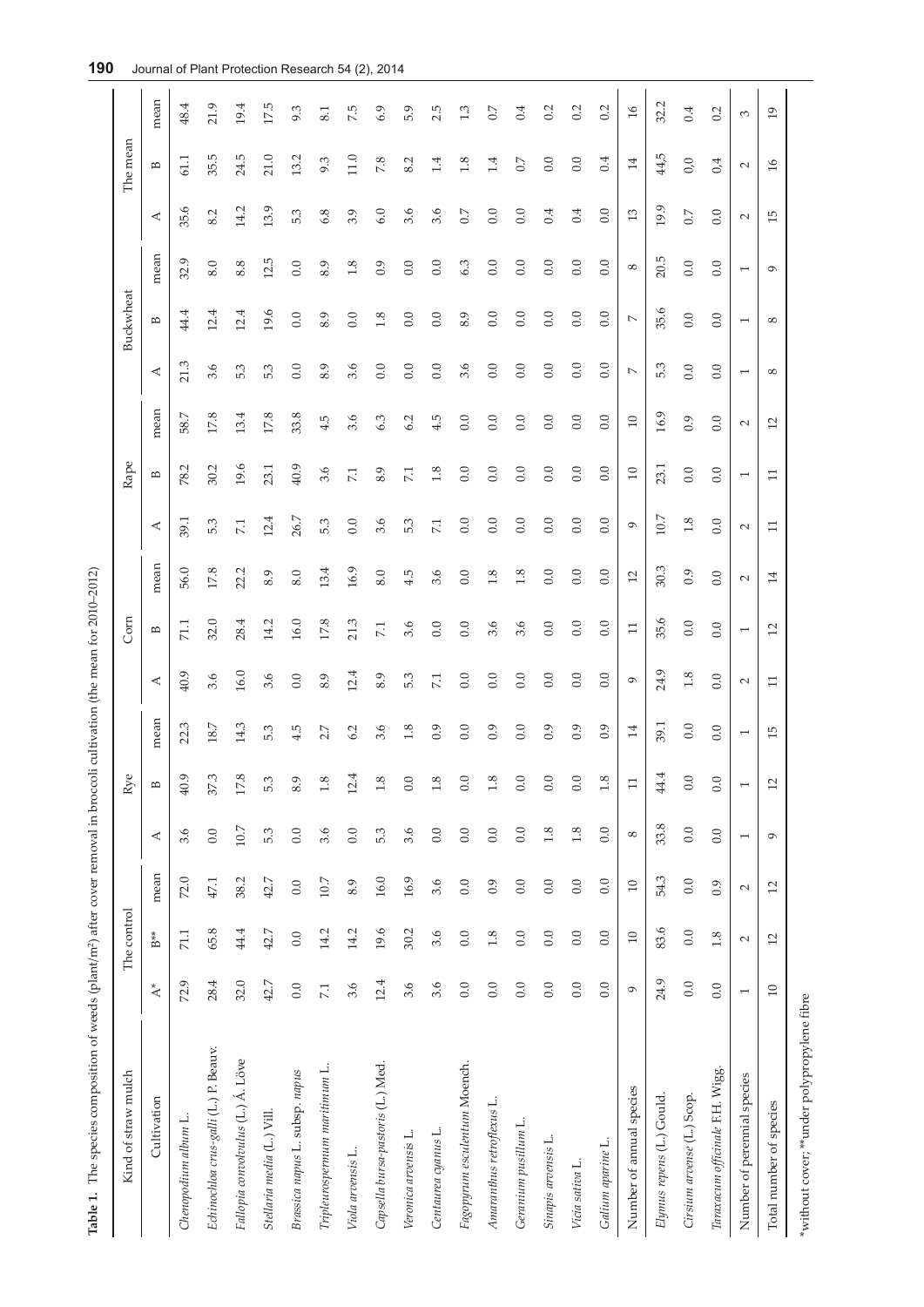| Kind of straw mulch                         |                | The control |                  |                          | Rye                                         |                          |                 | Com                      |                |                 | Rape                                       |                |         | Buckwheat                    |                 |                  | The mean     |              |
|---------------------------------------------|----------------|-------------|------------------|--------------------------|---------------------------------------------|--------------------------|-----------------|--------------------------|----------------|-----------------|--------------------------------------------|----------------|---------|------------------------------|-----------------|------------------|--------------|--------------|
| Cultivation                                 | $\rm \AA^*$    | $B**$       | mean             | ≺                        | B                                           | mean                     | ⋖               | $\mathbf{D}$             | mean           | ≺               | $\mathbf{p}$                               | mean           | ⋖       | $\mathbf{E}$                 | mean            | ≺                | $\mathbf{D}$ | mean         |
| Viola arvensis L.                           | 17.8           | 21.3        | 19.6             | 14.2                     | 19.6                                        | 16.9                     | 12.4            | 33.8                     | 23.1           | 29.3            | 35.6                                       | 32.5           | 47.1    | 63.1                         | 55.1            | 24.2             | 34.7         | 29.5         |
| Echinochloa crus-galli (L.) P. Beauv.       | 44.4           | 53.3        | 48.9             | 1.8                      |                                             | 9.4                      | 2.7             | 14.2                     | 8.5            | 16.0            | 17.8                                       | 16.9           | 6.2     | 17.8                         | 12.0            | 14.2             | 24.0         | 191          |
| Chenopodium album L.                        | 21.3           | 29.3        | 25.3             | 3.6                      | $\begin{array}{c} 16.9 \\ 11.6 \end{array}$ | 7.6                      | 18.7            | 22.2                     | 20.5           | 21.3            | 36.4                                       | 28.9           | 11.6    | 12.4                         | 12.0            | 15.3             | 22.4         | 18.9         |
| Fallopia convolvulus (L.) Á. Löve           | 17.8           | 26.7        | 22.3             | 16.9                     | 22.2                                        | 19.6                     | 19.6            | 20.4                     | 20.0           | 15.1            | 20.4                                       | 17.8           | 9.8     | 11.6                         | 10.7            | 15.8             | 20.2         | 18.0         |
| Tripleurospermum maritimum L.               | 10.7           | 21.3        | 16.0             | 3.6                      |                                             | 7.2                      | 8.9             | 9.8                      | 9.4            | 3.6             | 5.3                                        | 4.5            | 20.4    | 19.6                         | 20.0            | 9.4              | 13.3         | 11.4         |
| Veronica arvensis L.                        | 12.4           | 12.4        | 12.4             | 2.7                      |                                             | 4.5                      | 14.2            | 21.3                     | 17.8           | 0.0             | 21.3                                       | 10.7           | $0.0\,$ | 0.0                          | 0.0             | 5.9              | 12.2         | 9.1          |
| Capsella bursa-pastoris (L.) Med.           | $1.8\,$        | 12.4        | $\overline{7.1}$ | 1.8                      |                                             | 3.1                      | $1.8\,$         | 8.9                      | 5.4            | 4.4             | 5.3                                        | 4.9            | 2.7     | 7.1                          | 4.9             | 2.5              | 7.6          | 51           |
| Geranium pusillum L.                        | $1.8\,$        | 3.6         | 2.7              | 0.0                      |                                             | 0.0                      | $1.8\,$         | 6.2                      | $4.0$          | 0.0             | 12.4                                       | 6.2            | $0.0\,$ | 3.6                          | 1.8             | 0.7              | 5.2          | 3.0          |
| Amaranthus retroflexus L.                   | 0.0            | 0.0         | $0.0\,$          | 0.0                      |                                             | 1.8                      | 0.0             | $1.8\,$                  | 0.9            | 1.8             | 10.7                                       | 6.3            | $1.8\,$ | 3.6                          | 2.7             | $\overline{0.7}$ | 3.9          | 2.3          |
| Brassica napus L. subsp. napus              | 0.0            | 0.0         | $0.0\,$          | 0.0                      |                                             | 0.0                      | 0.0             | 0.0                      | 0.0            | 8.9             | 10.7                                       | 9.8            | 0.0     | $0.0\,$                      | 0.0             | $1.8\,$          | 2.1          | 2.0          |
| Fagopyrum esculentum Moench.                | 0.0            | 0.0         | 0.0              | 0.0                      |                                             | 0.9                      | 0.0             | 0.0                      | 0.0            | 0.0             | 0.0                                        | 0.0            | 5.3     | $\overline{\phantom{0}}$ 7.1 | 6.2             | 1.1              | 1.8          | 1.5          |
| Myosotis arvensis (L.) Hill.                | 2.7            | $1.8\,$     | 2.3              | 0.0                      |                                             | 0.0                      | 2.7             | 3.6                      | 3.2            | 0.0             | 3.6                                        | $1.8\,$        | 0.0     | $0.0\,$                      | 0.0             | $\Box$           | 1.8          | 1.5          |
| Sinapis arvensis L.                         | $0.0\,$        | 0.0         | $0.0\,$          | $0.0\,$                  |                                             | 0.9                      | 0.0             | 0.0                      | 0.0            | 0.0             | 0.0                                        | $0.0\,$        | 0.0     | 10.7                         | 5.4             | 0.0              | 2.5          | 1.3          |
| Vicia sativa L.                             | 0.0            | $1.8\,$     | 0.9              | 0.0                      |                                             | 0.9                      | 0.0             | 5.3                      | 2.7            | 0.0             | 0.0                                        | 0.0            | 0.0     | 3.6                          | 1.8             | 0.0              | 2.5          | 1.3          |
| Stellaria media (L.) Vill.                  | $1.8\,$        | 0.0         | 0.9              | 0.0                      |                                             | 0.0                      | 0.9             | 0.0                      | 0.5            | 0.0             | 3.6                                        | $1.8\,$        | $1.8\,$ | 3.6                          | 2.7             | 0.9              | 1.4          | 1.2          |
| Polygonum persicaria L.                     | $0.0\,$        | 1.8         | 0.9              | 0.9                      |                                             | 2.3                      | 0.0             | 0.0                      | 0.0            | 0.0             | 0.0                                        | 0.0            | $1.8\,$ | 0.0                          | 0.9             | 0.5              | $\Xi$        | 0.8          |
| Conyza canadensis (L.) Cronquist.           | 0.0            | 0.0         | 0.0              | 0.0                      |                                             | 0.0                      | 0.0             | 0.0                      | 0.0            | 1.8             | 5.3                                        | 3.6            | 0.0     | 0.0                          | 0.0             | 0.4              | $\Box$       | 0.8          |
| Raphanus raphanistrum L.                    | 0.0            | 0.0         | 0.0              | 0.0                      |                                             | 0.0                      | 0.0             | 0.0                      | 0.0            | 0.0             | 1.8                                        | 0.9            | $1.8\,$ | 0.0                          | 0.9             | 0.4              | 0.4          | 0.4          |
| Galium aparine L.                           | $0.0\,$        | 0.0         | 0.0              | 2.7                      |                                             | 1.4                      | 0.0             | 0.0                      | 0.0            | 0.0             | 0.0                                        | 0.0            | 0.0     | 0.0                          | 0.0             | 0.5              | 0.0          | 0.3          |
| Anthemis arvensis L.                        | 0.0            | 0.0         | 0.0              | 0.0                      |                                             | 0.0                      | 0.0             | 0.0                      | 0.0            | 1.8             | 0.0                                        | 0.9            | 0.0     | 0.0                          | 0.0             | 0.4              | 0.0          | 0.2          |
| Number of annual species                    | $10$           | $\Box$      | 12               | $\mathcal{O}$            | $\ensuremath{\mathop{\mathbb{Z}}}\xspace$   | 13                       | $\overline{10}$ | $\Xi$                    | 12             | 10              | 14                                         | 15             | $\Box$  | $\mathfrak{p}$               | 14              | 18               | $^{18}$      | 20           |
| Elynus repens (L.) Gould.                   | $0.0\,$        | 1.8         | 0.9              | 10.7                     | 19.6                                        | 15.2                     | 0.0             | 3.6                      | 1.8            | 0.0             | 7.1                                        | 3.6            | 0.0     | 0.0                          | 0.0             | 2.1              | 6.4          | 4.3          |
| Taraxacum officinale F.H. Wigg              | 3.6            | 5.3         | 4.5              | 0.0                      | 0.0                                         | 0.0                      | 0.0             | 0.0                      | 0.0            | 0.0             | 0.0                                        | 0.0            | 0.0     | 0.0                          | 0.0             | 0.7              | 1.1          | 0.9          |
| Number of perennial species                 | $\overline{ }$ | $\sim$      | $\sim$           | $\overline{\phantom{0}}$ |                                             | $\overline{\phantom{a}}$ | $\circ$         | $\overline{\phantom{a}}$ | $\overline{ }$ | $\circ$         | $\overline{ }$                             | $\overline{ }$ | $\circ$ | $\circ$                      | $\circ$         | $\sim$           | $\sim$       | $\sim$       |
| Total number of species                     | $\Xi$          | 13          | 14               | $\Box$                   | $13$                                        | 14                       | 10              | 12                       | 13             | $\overline{10}$ | $\overline{5}$<br>$\overline{\phantom{0}}$ | $\frac{1}{6}$  | $\Xi$   | 12                           | $\overline{14}$ | 20               | 20           | $\mathbf{z}$ |
| *without cover; **under polypropylene fibre |                |             |                  |                          |                                             |                          |                 |                          |                |                 |                                            |                |         |                              |                 |                  |              |              |

Table 2. The species composition of weeds (plant/m<sup>2</sup>) after cover removal in tomato cultivation (the mean for 2010-2012) **Table 2.** The species composition of weeds (plant/m2) after cover removal in tomato cultivation (the mean for 2010–2012)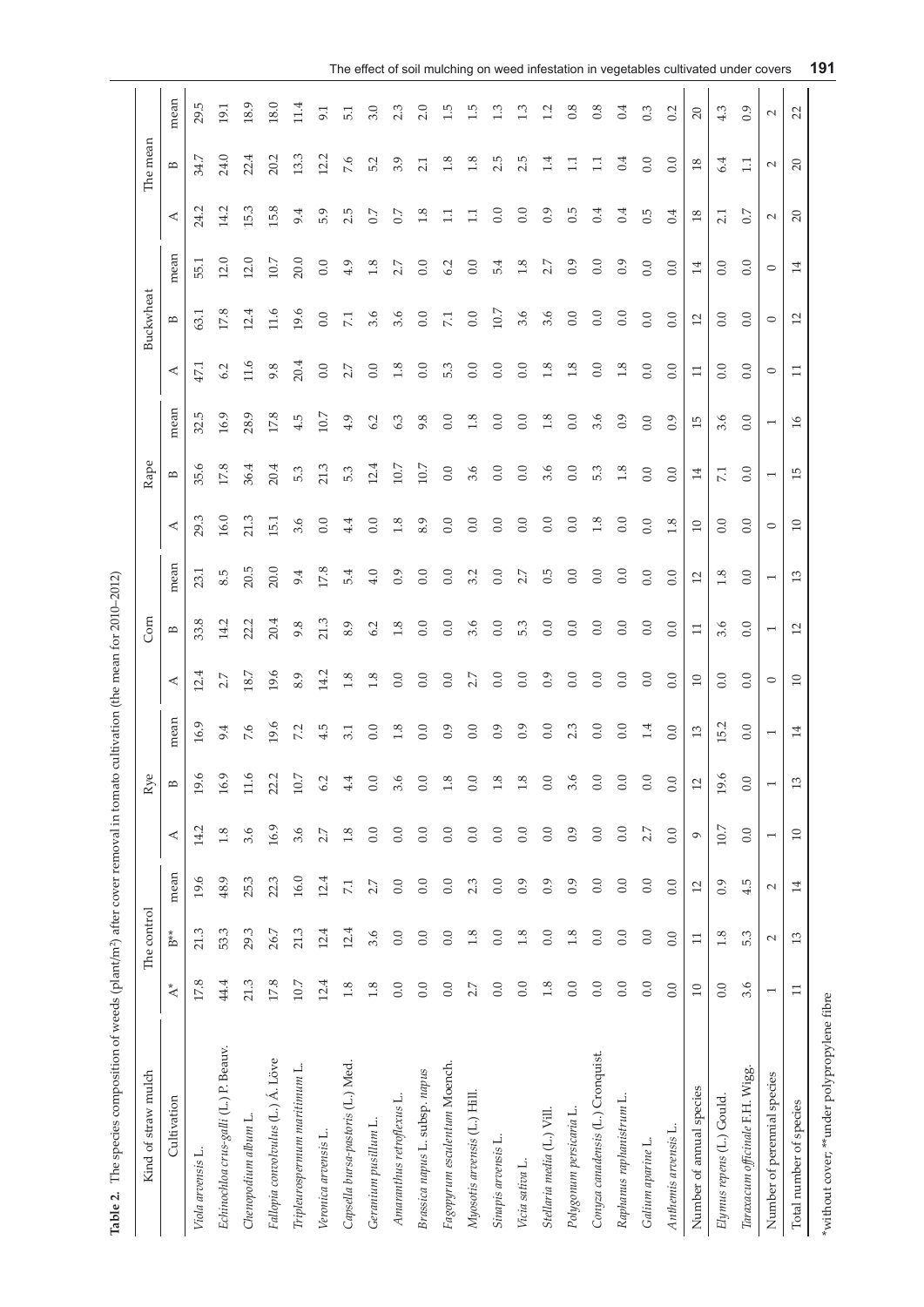number of *Ch. album* was almost two times that of plots without cover. In tomato cultivation, the differences were lower. The number of *V. arvensis* under cover was higher by 43%, and the number of *E. crus-galli* was higher by 69% than plots without cover. In comparing the intensity of perennial weed infestation, it was found that the number of *E. repens* under cover in broccoli cultivation was two times greater, and in tomato it was three times greater, than in plots without cover.

Irrespective of the type, organic mulch limited infestation in both vegetable species (Tables 1–2). Mulch with rye straw reduced the occurrence of *Ch. album*, *S. media* and *V. arvensis* the most. *F. convolvulus* was reduced the most by buckwheat straw, and *E. crus-galli* was reduced the most by corn and buckwheat straw. Among the investigated types of mulch, buckwheat and rape straw limited *E. repens*.

There was a total of 20 weed species noted before the broccoli and tomatoes were harvested. The weed species included 17 annual and 3 perennial (Tables 3–4). Irrespective of vegetable type, the dominant weed species among annuals were *Ch. album*, *V. arvensis*, and *Veronica arvensis* L., *E. crus-galli*. Among perennials, as was similar to the first date that estimations were done, the dominant weed species was *E. repens*. The species *Ch. album* occurs most frequently in broccoli after the cover is removed. The number of *Ch. album* decreased almost three-fold, and *V. arvensis* in tomato decreased two-fold at the estimation which was done before the vegetable harvest (Tables 1–4). Of the total number of species in this estimation date, we did not observe *F. esculentum* or *Geranium pusillum* L. in broccoli cultivation. In tomato cultivation, we did not observe the presence of *Thlaspi arvense* L., *Vicia sativa* L., or *Galium aparine* L.

Before vegetable harvest, crop infestation in the plots covered with polypropylene fibre was lower than in the plots without cover (Tables 3–4).

Infestation was lower but still visible, as a result of soil mulching before harvesting the vegetables (Tables 3–4). *Ch. album* and *V. arvensis* was most limited by mulch with buckwheat straw. *Veronica arvensis* was most limited by mulch with rye and rape straw. *E. crus-galli* was most limited by mulch with rye straw. Investigations by Jodaugienė *et al*. (2006) showed that the mulching of soil with various organic mulches is particularly important in the first part of summer. According to the authors, in the second part of summer, weed emergence is weaker in comparison with what occurs in spring and early summer. This means that mulch has less influence later in the summer.

### **The effect of covering and mulching on the total number of weeds**

This study's results indicate the significant influence that plant covering and the type of organic mulch applied to soil mulching has on the number of weeds in both cultivated vegetables immediately after cover removal (Table 5). The covering with polypropylene fibre increased the number of weeds in this period in broccoli, on average, by 119.1 no./ $m<sup>2</sup>$  and in tomato by 66.5 no./ $m<sup>2</sup>$  compared to plots without cover. A study by Pszczółkowski (2003b) revealed that good thermal conditions under covers are favourable not only for crop plants but also for weeds. This was confirmed in studies by Wierzbicka (1995) and Roztropowicz and Lutomirska (1997). The number of weeds in the covered plots was much higher than in plots without cover. According to Roztropowicz and Lutomirska (1997), higher soil temperature and air saturated with water vapour favour weed development; especially the development of the thermophilic species.

Irrespective of the covering, all the mulch types applied in the experiment significantly reduced the number of weeds in broccoli. This was confirmed by a study by Jodaugienė *et al*. (2006), in which the number of weeds per 1 m2 in full vegetation ranged from 289.0 to 522.5 in mulched soil; however, 1,378.9 weeds occurred in soil without mulch. In a study by Mohtisham *et al*. (2013), straw mulch reduced the number of germinating weeds by half compared to a control without mulch. Similarly, in a study by Radics and Bognar (2004), mulching with straw and grass significantly limited weed germination compared to plots without mulch. In this study, we also found significantly fewer weeds in plots with rye and buckwheat straw compared to mulch with corn and rape straw.

In the tomato cultivation without cover, the control plot without mulch had the most weeds. Mulch with rye straw significantly limited infestation compared to plots mulched with the remaining types of mulch. In plots with corn straw, there were significantly fewer weeds than in plots with buckwheat straw. In tomato cultivation under cover there were significantly less weeds noted on the mulch with rye straw. It was also found that corn straw mulch significantly reduced weed infestation compared to rape straw and the control plot without mulch. In the study by Jodaugienė *et al*. (2006), among all organic mulches, the mulch that limited weed germination the most at the beginning of summer (3.5–14.1 times) was straw. Straw mulch's favourable effect on the limiting of weeds infestation was also confirmed in the studies by Petersen and Röver (2005) and Ramakrishna *et al*. (2006). The weed-suppressing effect of straw mulch reported in studies, can also result from a limited amount of light reaching the soil surface. According to Weber and Hryńczuk (2005) [in Klümper *et al*. (1996)], germination of some weed species depends on the so-called light reaction which stimulates plant emergence. Cardina *et al*. (1991) and Mohler and Teasdale (1993) claim that lack of light makes weeds remain dormant in the top soil layer, and as a result, no infestation of crop plants takes place. In their studies, Döring *et al*. (2005) found no significant influence of straw mulching on the number of weeds. According to the authors, the doses of straw they examined (1.25 t/ha, 2.5 t/ha, 5 t/ha) neither reduced nor enhanced weed infestation significantly. They attributed it mainly to the small amounts of straw applied. Hembry and Davies (1994) found that weed growth still occurred at 20 t/ha of straw mulch, although there were fewer weeds.

Before the harvesting of the vegetables, a significantly lower number of weeds was found in plots covered with polypropylene fibre (Table 6). The difference amounted to 21.2 no./m2 for broccoli and 31.6 no./m2 for tomato. In broccoli cultivation without cover, there were significant-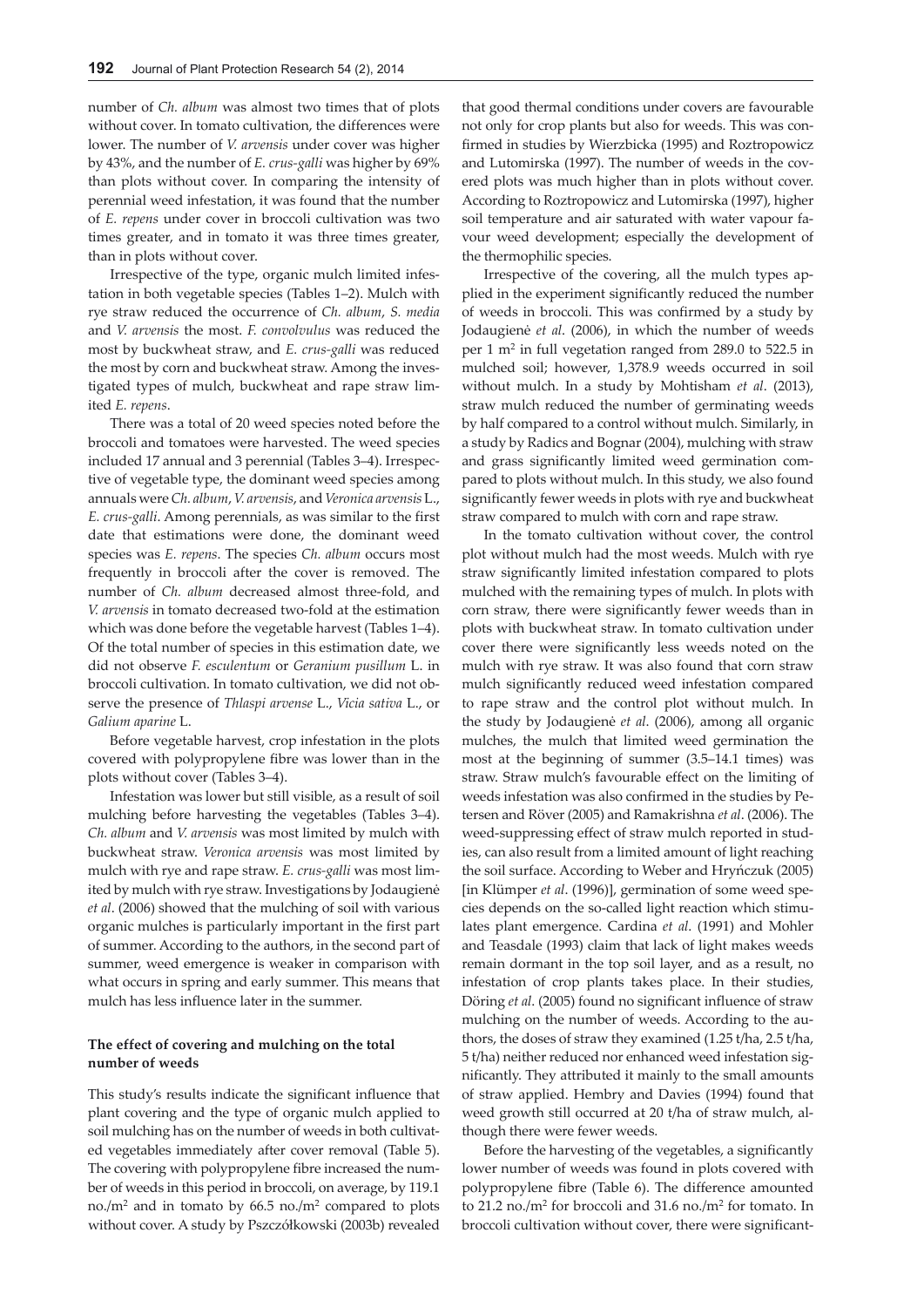| Kind of straw mulch                   |             | The control |                 |                          | Rye                                                                                             |                                 |                          | Com            |         |        | Rape           |         |                          | Buckwheat       |                |               | The mean        |                  |
|---------------------------------------|-------------|-------------|-----------------|--------------------------|-------------------------------------------------------------------------------------------------|---------------------------------|--------------------------|----------------|---------|--------|----------------|---------|--------------------------|-----------------|----------------|---------------|-----------------|------------------|
| Cultivation                           | $\rm \AA^*$ | $B**$       | mean            | ⋖                        | $\mathbf{B}$                                                                                    | mean                            | ⋖                        | Б              | mean    | ⋖      | Б              | mean    | ⋖                        | В               | mean           | ⋖             | Б               | mean             |
| Chenopodium album L.                  | 12.4        | 12.4        | 12.4            | 18.7                     | 19.6                                                                                            | 19.2                            | 24.9                     | 13.3           | 19.1    | 22.2   | 16.0           | 19.1    | 17.8                     | 15.1            | 16.5           | 19.2          | 5.3             | 17.3             |
| Viola arvensis L.                     | 12.4        | 14.2        | 13.3            | 23.1                     |                                                                                                 | 15.1                            | 21.3                     | 9.8            | 5.6     | 8.9    | 5.3            | 7.1     | 30.2                     | 8.0             | 19.1           | 19.2          | 8.9             | 14.1             |
| Veronica arvensis L.                  | 28.4        | 17.8        | 23.1            | 12.4                     | $\begin{array}{ccccc} 7.1 & 8 & 0 & 7 \\ 8 & 0 & 7 & 3 & 0 \\ 7 & 1 & 8 & 0 & 0 \\ \end{array}$ | 10.2                            | 8.9                      | 12.4           | 10.7    | 14.2   | 7.1            | 10.7    | $\overline{2}$           | 5.3             | 6.2            | 14.2          | 10.1            | 12.2             |
| Fallopia convolvulus (L.) Á. Löve     | 8.9         | 12.4        | $10.7\,$        | 14.2                     |                                                                                                 | 10.7                            | 7.1                      | 9.8            | 8.5     | 10.7   | 5.3            | 8.0     | 3.6                      | 8.0             | 5.8            | 8.9           | 8.5             | 8.7              |
| Setaria viridis (L.) P. Beauv.        | 17.8        | $10.7\,$    | 14.3            | 1.8                      |                                                                                                 | 1.8                             | 71                       | 3.6            | 5.4     | 17.8   | 8.9            | 13.4    | 1.8                      | 8.9             | 4<br>ro.       | 9.3           | 6.8             | 8.1              |
| Echinochloa crus-galli (L.) P. Beauv. | 3.6         | 5.3         | 4.5             | 6.2                      |                                                                                                 | 3.1                             | 1.8                      | 0.9            | 1.4     | 3.6    | 5.3            | 4.5     | 1.8                      | 7.1             | 4.4            | 3.4           | 3.7             | 3.6              |
| Anthemis arvensis L.                  | 5.3         | 7.1         | 6.2             | 0.0                      |                                                                                                 | 0.0                             | 3.6                      | 3.6            | 3.6     | 1.8    | 5.3            | 3.6     | 3.6                      | 1.8             | 2.7            | 2.9           | 3.6             | 3.3              |
| Capsella bursa-pastoris (L.) Med.     | 3.6         | 5.3         | 4.5             | 2.7                      | $\begin{array}{c} 0.0 \\ 1.8 \end{array}$                                                       | 2.3                             | 5.3                      | 3.6            | 4.5     | 3.6    | 0.0            | 1.8     | 0.0                      | 0.0             | 0.0            | 3.0           | 2.1             | 2.6              |
| Erodium cicutarium (L.) L. Her.       | 1.8         | 3.6         | 2.7             | 1.8                      |                                                                                                 | 0.9                             | 5.3                      | 1.8            | 3.6     | 1.8    | 1.8            | 1.8     | 3.6                      | 3.6             | 3.6            | 2.9           | 2.2             | 2.6              |
| Tripleurospermum maritimum L.         | 3.6         | 3.6         | 3.6             | 1.8                      | $\begin{array}{ccccc} 0 & 0 & 0 & 0 \\ 0 & 0 & 0 & 0 \end{array}$                               | 0.9                             | 0.0                      | 4.4            | 2.2     | 2.7    | 1.8            | 2.3     | 3.6                      | 2.7             | 3.2            | 2.3           | 2.5             | 2.4              |
| Centaurea cyanus L.                   | $1.8\,$     | 0.0         | 0.9             | 0.9                      |                                                                                                 | $0.\overline{5}$                | $1.8\,$                  | 2.7            | 2.3     | 0.9    | 1.8            | 1.4     | 0.0                      | 0.0             | 0.0            | $\Xi$         | 0.9             | 1.0              |
| Stellaria media (L.) Vill.            | 0.0         | 0.0         | 0.0             | 0.0                      |                                                                                                 | 0.0                             | 0.0                      | 0.0            | 0.0     | 1.8    | 0.0            | 0.9     | 3.6                      | 1.8             | 2.7            | $\Box$        | 0.4             | 0.8              |
| Myosotis arvensis (L.) Hill.          | $0.0\,$     | 0.0         | $0.0\,$         | 1.8                      | 3.6                                                                                             | 2.7                             | 0.0                      | $1.8\,$        | 0.9     | 0.0    | 0.0            | $0.0\,$ | 0.0                      | 0.0             | 0.0            | 0.4           | $\Xi$           | C                |
| Thlaspi arvense L.                    | 0.0         | $0.0\,$     | $0.0\,$         | 0.9                      | 0.0                                                                                             | 0.5                             | 3.6                      | 0.0            | $1.8\,$ | 0.0    | 0.0            | 0.0     | 0.0                      | 0.0             | 0.0            | 0.9           | 0.0             | $0.\overline{5}$ |
| Amaranthus retroflexus L.             | 0.0         | 0.0         | 0.0             | 1.8                      | 2.7                                                                                             | 2.3                             | 0.0                      | 0.0            | 0.0     | 0.0    | 0.0            | 0.0     | 0.0                      | 0.0             | 0.0            | 0.4           | 0.5             | 0.5              |
| Vicia sativa L.                       | 0.0         | 0.0         | 0.0             | 3.6                      | 0.0                                                                                             | 1.8                             | 0.0                      | 0.0            | 0.0     | 0.0    | 0.0            | 0.0     | 0.0                      | 0.0             | 0.0            | 0.7           | 0.0             | 0.4              |
| Galium aparine L.                     | 0.0         | 0.0         | 0.0             | 0,0                      | 0.0                                                                                             | 0.0                             | 0.0                      | 0.9            | 0.5     | 0.0    | 0.0            | 0.0     | 0.0                      | 0.0             | 0.0            | 0.0           | 0.2             | 0.1              |
| Number of annual species              | $\Box$      | $10$        | $\Xi$           | 14                       | $^{\circ}$                                                                                      | 14                              | $\Box$                   | 13             | 14      | 12     | $\Box$         | 12      | $\overline{10}$          | $\Box$          | $\Box$         | $\frac{1}{6}$ | 15              | $\Box$           |
| Elymus repens (L.) Gould.             | 0.0         | 3.6         | 1.8             | 0.0                      | 8.9                                                                                             | 4.5                             | 0.0                      | 4.4            | 2.2     | 1.8    | 0.0            | 0.9     | 1.8                      | 0.0             | 0.9            | 0.7           | 3.4             | 2.1              |
| Taraxacum officinale F.H. Wigg.       | 0.0         | 0.0         | 0.0             | $1.8\,$                  | $0.0\,$                                                                                         | 0.9                             | 3.6                      | 0.0            | 1.8     | 0.0    | 0.0            | 0.0     | 0.0                      | 0.0             | 0.0            | $\Xi$         | 0.0             | 0.6              |
| Equisetum arvense L.                  | 0.0         | 0.0         | 0.0             | 0.0                      | 0.0                                                                                             | 0.0                             | 0.0                      | 0.0            | 0.0     | 0.9    | 1.8            | 1.4     | 0.0                      | 0.0             | 0.0            | 0.2           | 0.4             | 0.3              |
| Number of perennial species           | $\circ$     | I           | $\overline{ }$  | $\overline{\phantom{0}}$ | I                                                                                               | $\sim$                          | $\overline{\phantom{0}}$ | $\overline{ }$ | $\sim$  | $\sim$ | $\overline{ }$ | $\sim$  | $\overline{\phantom{0}}$ | $\circ$         | $\overline{ }$ | 3             | $\sim$          | 3                |
| Total number of species               | $\Box$      | $\Box$      | $\overline{12}$ | 15                       | G                                                                                               | $\frac{\partial f}{\partial x}$ | 12                       | 14             | $16$    | 14     | $\Box$         | 14      | $\Box$                   | $\overline{10}$ | $\Box$         | 19            | $\overline{17}$ | 20               |

Table 3. The species composition of weeds (plant/m<sup>2</sup>) before broccoli harvest (the mean for 2010-2012) **Table 3.** The species composition of weeds (plant/m2) before broccoli harvest (the mean for 2010–2012)

 $\displaystyle{ \raisebox{0.6ex}{\scriptsize{*}}}$  without cover;  $\displaystyle{ \raisebox{0.6ex}{\scriptsize{*}}}$  under polypropylene fibre \*without cover; \*\*under polypropylene fibre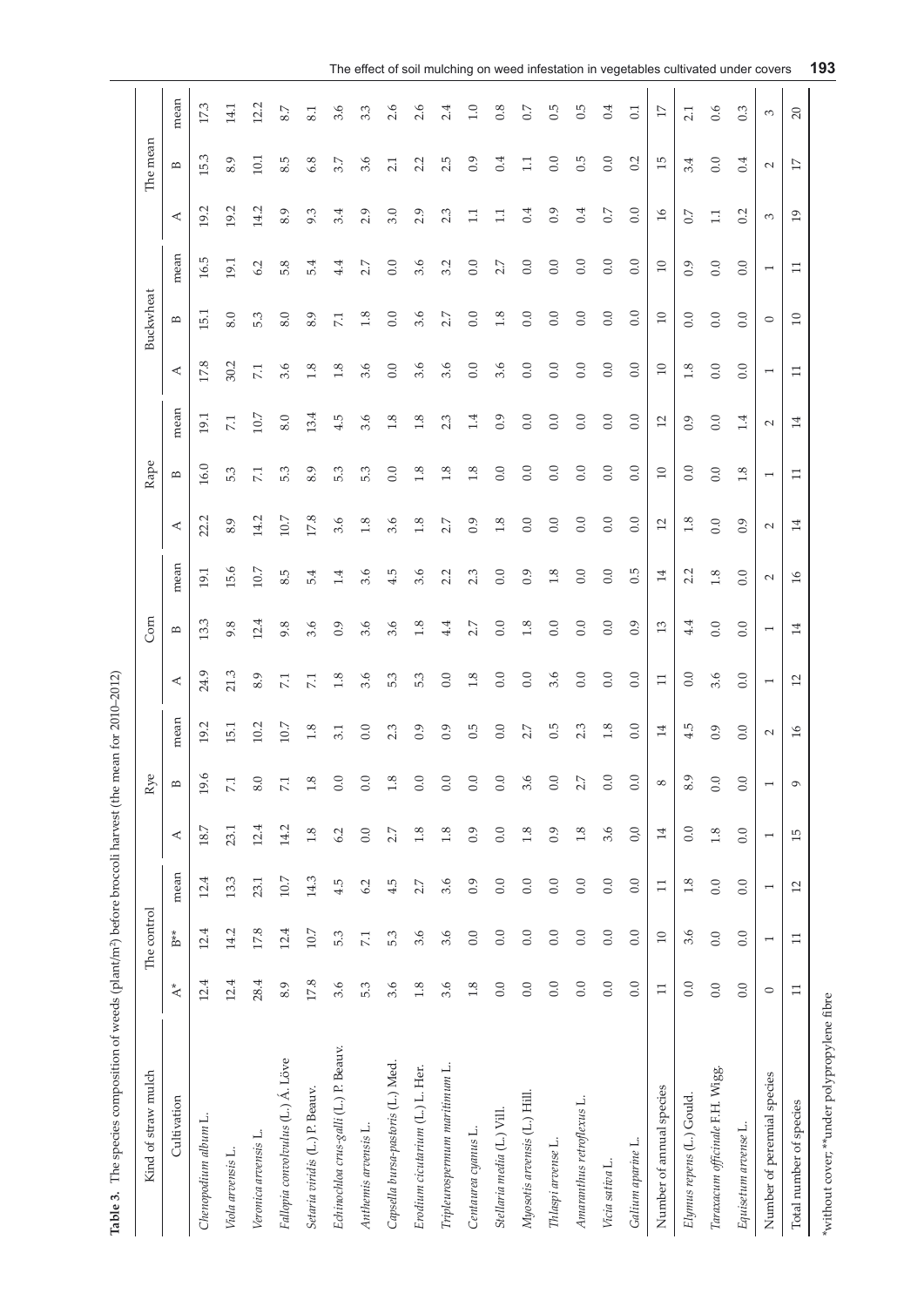| Kind of straw mulch                          |                       | The control         |         |                  | ${\rm Rye}$    |         |                          | Com                      |         |                | Rape           |                |                | Buckwheat           |                |                  | The mean         |          |
|----------------------------------------------|-----------------------|---------------------|---------|------------------|----------------|---------|--------------------------|--------------------------|---------|----------------|----------------|----------------|----------------|---------------------|----------------|------------------|------------------|----------|
| Cultivation                                  | $\stackrel{*}{\prec}$ | В                   | mean    | ≺                | $\mathbf{D}$   | mean    | ≺                        | $\mathbf{D}$             | mean    | ⋖              | $\mathbf{D}$   | mean           | ⋖              | $\mathbf{D}$        | mean           | ≺                | $\mathbf{D}$     | mean     |
| Viola arvensis L.                            | 19.6                  | 16.0                | 17.8    | 15.1             | 53             | 10.2    | 17.8                     | 17.8                     | 17.8    | 10.7           | 10.7           | 10.7           | 16.0           | 8.9                 | rÚ<br>12.      | 15.8             | 11.7             | 13.8     |
| Echinochloa crus-galli (L.) P. Beauv.        | 12.4                  | $10.7\,$            | 11.6    | $\overline{7.1}$ | $\overline{2}$ | 7.1     | 23.1                     | 8.9                      | 16.0    | 14.2           | 14.2           | 14.2           | 12.4           | 14.2                | 13.3           | 13.8             | 11.0             | 12.4     |
| Chenopodium album L.                         | 14.2                  | 14.2                | 14.2    | 9.8              | $\overline{2}$ | 8.5     | 8.0                      | 8.9                      | 8.5     | 14.2           | 8.9            | 11.6           | 5.3            | 5.3                 | 5.3            | 10.3             | 8.9              | 9.6      |
| Fallopia convolvulus (L.) Á. Löve            | 10.7                  | $\overline{\Sigma}$ | 8.9     | 9.8              | 3.6            | 6.7     | $\overline{7.1}$         | 5.3                      | 6.2     | 7.1            | 3.6            | 5.4            | 0.0            | 3.6                 | 1.8            | 6.9              | 4.6              | 5.8      |
| Tripleurospermum maritimum L.                | 24.9                  | 3.6                 | 14.3    | 1.8              | $1.8\,$        | 1.8     | 0.0                      | 3.6                      | $1.8\,$ | 8.9            | 3.6            | 6.3            | 8.9            | 0.0                 | 4.5            | 8.9              | 2.5              | 5.7      |
| Stellaria media (L.) Vill.                   | $10.7\,$              | 1.8                 | 6.3     | 5.3              | 0.0            | 2.7     | 0.0                      | 0.0                      | 0.0     | 12.4           | 5.3            | 8.9            | 7.1            | 3.6                 | 5.4            | $\overline{2}$   | 2.1              | 4.6      |
| Erodium cicutarium (L.) L. Her.              | $1.8\,$               | 53                  | 3.6     | $1.8\,$          |                | 0.9     | 53                       | 5.3                      | 53      | $1.8\,$        | 3.6            | 2.7            | 3.6            | 3.6                 | 3.6            | 2.9              | 3.6              | 3.3      |
| Capsella bursa-pastoris (L.) Med.            | $\overline{7.1}$      | 3.6                 | 5.4     | 0.0              |                | 0.9     | 53                       | 1.8                      | 3.6     | $1.8\,$        | 3.6            | 2.7            | 0.0            | 0.0                 | 0.0            | 2.8              | 2.2              | 2.5      |
| Setaria viridis (L.) P. Beauv.               | 5.3                   | 3.6                 | 4.5     | $0.0\,$          |                | 0.0     | 0.0                      | 1.8                      | 0.9     | 0.0            | 3.6            | $1.8\,$        | 5.3            | $1.8\,$             | 3.6            | 2.1              | 2.2              | 2.2      |
| Anthemis arvensis L.                         | 0.0                   | 1.8                 | 0.9     | 0.0              |                | 0.0     | 0.0                      | $1.8\,$                  | 0.9     | 8.9            | 0.0            | 4.5            | 7.1            | 0.0                 | 3.6            | 3.2              | $\sim$           | 2.0      |
| Amaranthus retroflexus L.                    | $0.0\,$               | 5.3                 | 2.7     | 3.6              |                | $1.8\,$ | 0.0                      | 0.0                      | $0.0\,$ | $10.7\,$       | 0.0            | 5.4            | 0.0            | 0.0                 | 0.0            | 2.9              | $\Box$           | 2.0      |
| Veronica arvensis L.                         | $\overline{7.1}$      | $1.8\,$             | 4.5     | $1.8\,$          |                | 0.9     | $1.8\,$                  | $1.8\,$                  | $1.8\,$ | 0.0            | 0.0            | 0.0            | 0.0            | 1.8                 | 0.9            | 2.1              | $\Box$           | 1.6      |
| Fagopyrum esculentum Moench.                 | 0.0                   | 0.0                 | 0.0     | 0.0              |                | 0.0     | 0.0                      | 0.0                      | 0.0     | 3.6            | 0.0            | $1.8\,$        | 0.0            | 5.3                 | 2.7            | $\overline{0}$ . | $\Box$           | 0.9      |
| Centaurea cyanus L.                          | $1.8\,$               | 0.0                 | 0.9     | 0.0              |                | $1.8\,$ | 0.0                      | 0.0                      | 0.0     | 0.0            | 0.0            | 0.0            | 0.0            | $0.0\,$             | 0.0            | 0.4              | 0.7              | 0.6      |
| Myosotis arvensis (L.) Hill.                 | $0.0\,$               | $0.0\,$             | $0.0\,$ | $0.0\,$          | $1.8\,$        | 0.9     | 0.0                      | $1.8\,$                  | 0.9     | 0.0            | $1.8\,$        | 0.9            | 0.0            | 0.0                 | 0.0            | $0.0\,$          | $\Box$           | 0.6      |
| Geranium pusillum L.                         | 0.0                   | 0.0                 | 0.0     | 0.0              | $0.0\,$        | 0.0     | 0.0                      | 0.0                      | 0.0     | 0.0            | $1.8\,$        | 0.9            | 0.0            | 0.0                 | 0.0            | 0.0              | 0.4              | 0.2      |
| Number of annual species                     | $12\,$                | 12                  | $14\,$  | $10\,$           | ${}^{\circ}$   | 13      | $\overline{\phantom{a}}$ | $\Xi$                    | $\Box$  | 12             | $\Xi$          | 15             | $\infty$       | $\mathsf{\Theta}$   | $\Box$         | 15               | $\mathfrak{g}_1$ | 17       |
| Elymus repens (L.) Gould.                    | $10.7\,$              | 5.3                 | 8.0     | 13.3             | 12.4           | 12.9    | 11.6                     | 8.9                      | 10.3    | 14.2           | 53             | 9.8            | 10.7           | $\overline{\Sigma}$ | 8.9            | 12.1             | 7.8              | $10.0\,$ |
| Equisetum arvense L.                         | $0.0\,$               | 3.6                 | $1.8\,$ | $0.0\,$          | 5.3            | 2.7     | $8.0\,$                  | 0.0                      | 4.0     | 0.0            | 0.0            | 0.0            | 0.0            | 0.0                 | 0.0            | 1.6              | $1.8\,$          | 1.7      |
| Artemisia vulgaris L.                        | 3.6                   | $0.0\,$             | $1.8\,$ | 0.0              | 0.0            | 0.0     | 0.0                      | 0.0                      | 0.0     | 0.0            | 0.0            | 0.0            | 0.0            | 0.0                 | 0.0            | 0.7              | 0.0              | 0.4      |
| Number of perennial species                  | $\sim$                | $\mathbf 2$         | 3       | $\overline{ }$   | $\sim$         | $\sim$  | $\sim$                   | $\overline{\phantom{0}}$ | $\sim$  | $\overline{ }$ | $\overline{ }$ | $\overline{ }$ | $\overline{ }$ | $\overline{ }$      | $\overline{ }$ | 3                | $\sim$           | 3        |
| Total number of species                      | 14                    | 14                  | 17      | $\Box$           | $\Box$         | 15      | $\circ$                  | 12                       | 13      | 13             | 12             | 16             | $\sigma$       | $10\,$              | 12             | 18               | $^{18}$          | 20       |
| *without cover; ** under polypropylene fibre |                       |                     |         |                  |                |         |                          |                          |         |                |                |                |                |                     |                |                  |                  |          |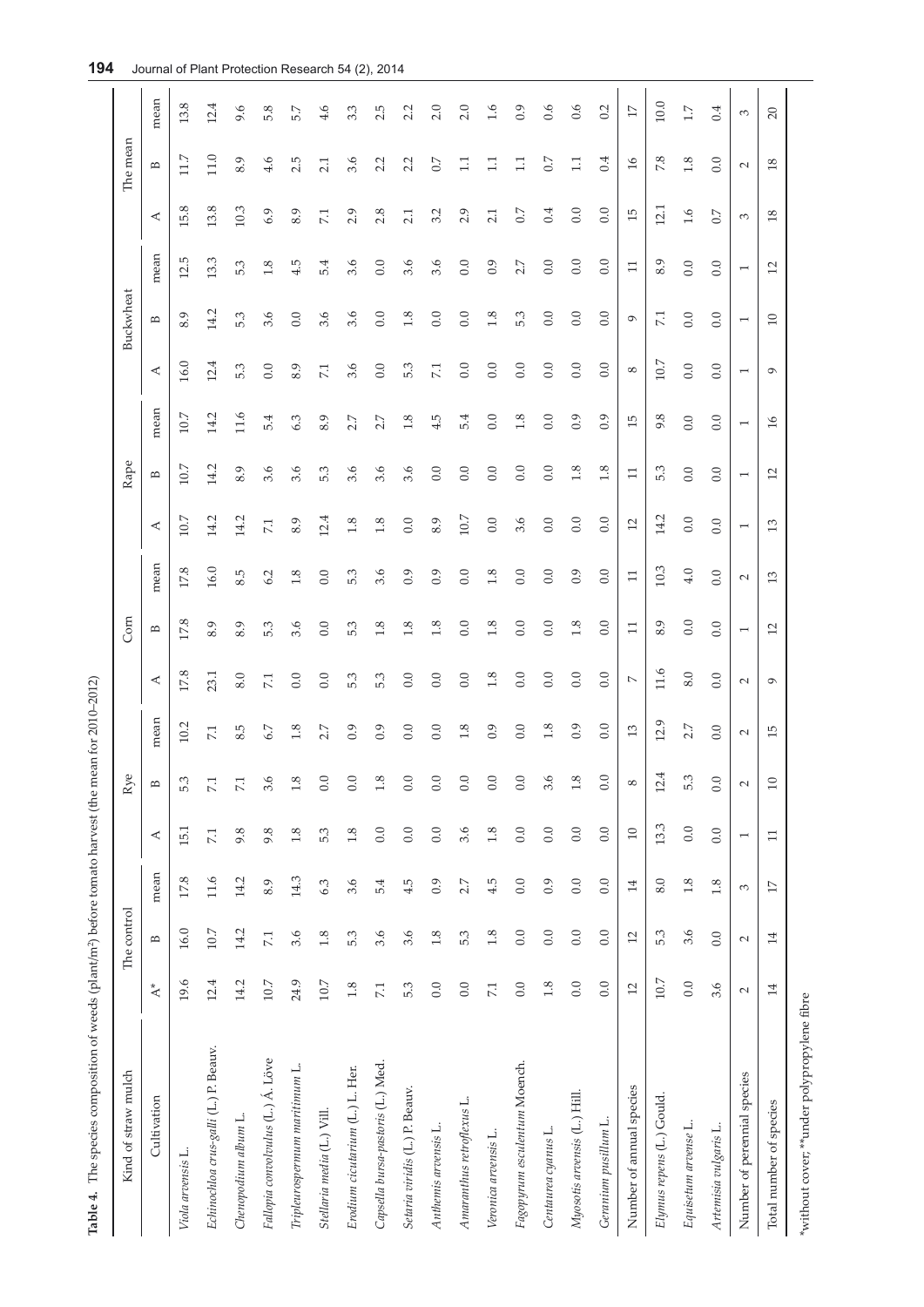|                     |               | Cultivation                                                                                                       |          |
|---------------------|---------------|-------------------------------------------------------------------------------------------------------------------|----------|
| Kind of straw mulch | without cover | under polypropylene fibre                                                                                         | The mean |
|                     |               | broccoli                                                                                                          |          |
| The control         | 231.1         | 392.9                                                                                                             | 312.0    |
| Rye                 | 69.3          | 176.0                                                                                                             | 122.7    |
| Corn                | 133.3         | 254.2                                                                                                             | 193.8    |
| Rape                | 124.4         | 243.6                                                                                                             | 184.0    |
| Buckwheat           | 56.9          | 144.0                                                                                                             | 100.4    |
| The mean            | 123.0         | 242.1                                                                                                             | 182.6    |
|                     |               | LSD (0,05) for: cultivation = 64.3; kind of straw mulch = 41.5; cultivation $\times$ kind of straw mulch = 43.4   |          |
|                     |               | tomato                                                                                                            |          |
| The control         | 136.0         | 192.9                                                                                                             | 164.4    |
| Rye                 | 58.7          | 123.6                                                                                                             | 91.1     |
| Corn                | 87.1          | 151.1                                                                                                             | 119.1    |
| Rape                | 104.0         | 197.3                                                                                                             | 150.7    |
| Buckwheat           | 110.2         | 163.6                                                                                                             | 136.9    |
| The mean            | 99.2          | 165.7                                                                                                             | 132.4    |
|                     |               | LSD $(0,05)$ for: cultivation = 15.6; kind of straw mulch = 34.8; cultivation $\times$ kind of straw mulch = 22.2 |          |

#### Table 5. Number of weeds (plant/m<sup>2</sup>) after cover removal (the mean for 2010–2012)

Table 6. Number of weeds (plant/m<sup>2</sup>) before vegetable harvest (the mean for 2010–2012)

|                     |               | Cultivation                                                                                                       |          |
|---------------------|---------------|-------------------------------------------------------------------------------------------------------------------|----------|
| Kind of straw mulch | without cover | under polypropylene fibre                                                                                         | The mean |
|                     |               | broccoli                                                                                                          |          |
| The control         | 99.6          | 96.0                                                                                                              | 97.8     |
| Rye                 | 93.3          | 60.4                                                                                                              | 76.9     |
| Corn                | 94.2          | 72.9                                                                                                              | 83.6     |
| Rape                | 92.4          | 60.4                                                                                                              | 76.4     |
| Buckwheat           | 78.2          | 62.2                                                                                                              | 70.2     |
| The mean            | 91.6          | 70.4                                                                                                              | 81.0     |
|                     |               | LSD $(0,05)$ for: cultivation = 15.9; kind of straw mulch = 18.7; cultivation $\times$ kind of straw mulch = 15.9 |          |
|                     |               | tomato                                                                                                            |          |
| The control         | 131.6         | 83.6                                                                                                              | 107.6    |
| Rye                 | 73.8          | 49.8                                                                                                              | 61.8     |
| Corn                | 88.0          | 67.6                                                                                                              | 77.8     |
| Rape                | 110.2         | 65.8                                                                                                              | 88.0     |
| Buckwheat           | 76.4          | 55.1                                                                                                              | 65.8     |
| The mean            | 96.0          | 64.4                                                                                                              | 80.2     |
|                     |               | LSD $(0.05)$ for: cultivation = 18.7; kind of straw mulch = 19.7; cultivation $\times$ kind of straw mulch = 12.2 |          |

ly fewer weeds found in plots mulched with buckwheat straw compared to corn straw, and the control without mulch. The differences amounted to 16.0 and 21.4 no./m<sup>2</sup>, respectively. However, in the cultivation taking place under cover, organic mulch – irrespective of the type, contributed significantly to a decrease in the number of weeds compared to the control plot.

In tomato cultivation, all types of mulch significantly decreased the number of weeds. Both in the plots without cover and the plots covered with polypropylene fibre, the most effective for limiting the weed infestation was rye and buckwheat straw. Mulch with rape straw had less influence on reducing the number of weeds. The results of our study indicated that the type of mulch had a significant influence on the number of weeds suppressed, which may be due to the allelopathic effects of straw on the germination of individual species. Teasdale and Mohler (2000) and Vidal and Baumann (1994) claim that weed suppression can result from the mulch layer's ability to liberate substances inhibiting the development of some weed species. This is confirmed in the study by Creamer *et al*. (1996). According to the author's cover crop, residues remaining on the soil surface can physically modify seed germination by altering the seed environment (changes in light availability, soil temperatures, and soil moistures) and through other types of interference, primarily allelopathy.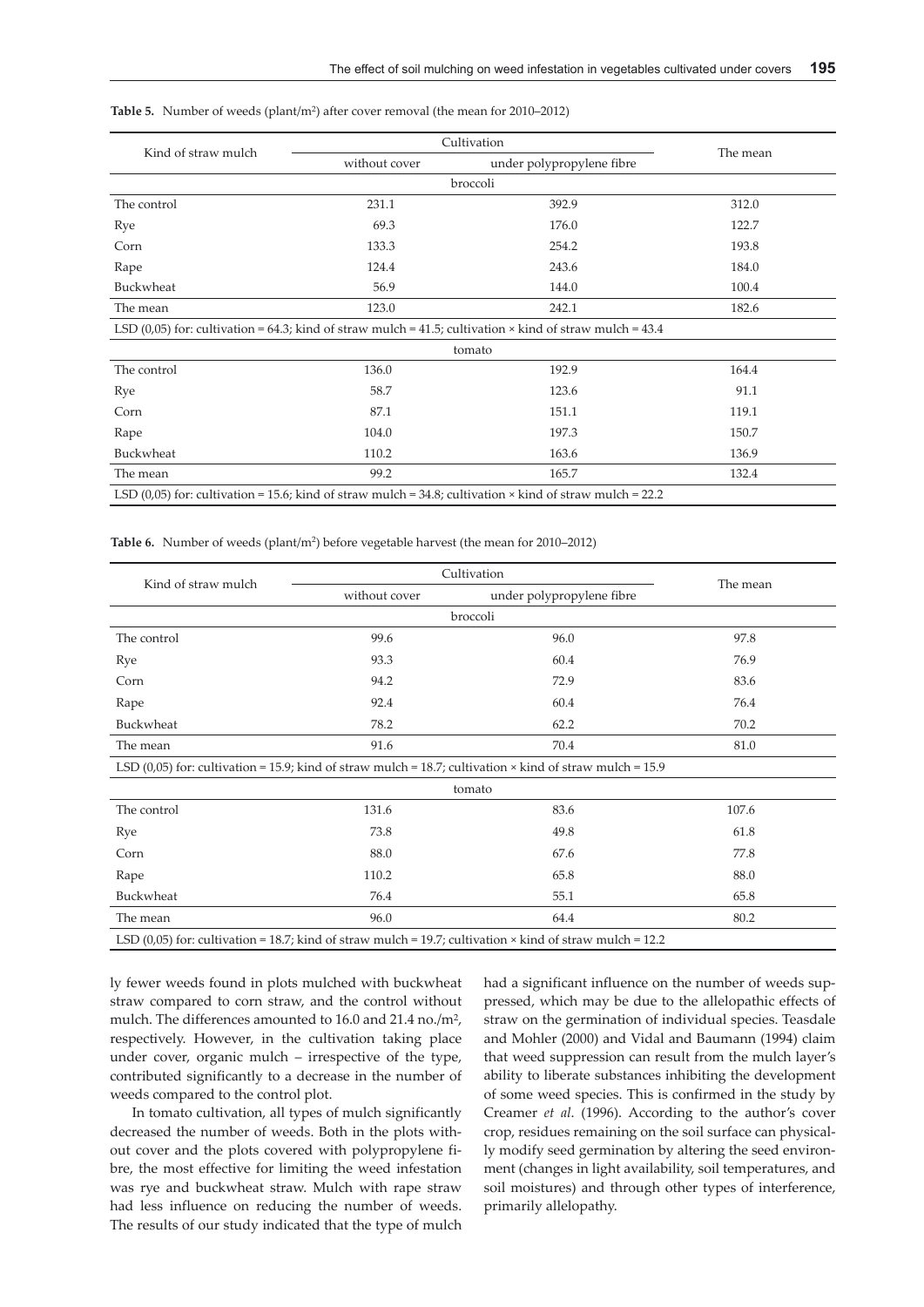#### **The effect of covering and mulching on fresh weed masses**

An interaction of the investigated factors had a significant influence on the fresh mass of weeds in broccoli and tomato cultivation immediately after cover removal (Table 7). The study results showed that covering the plants with polypropylene fibre caused an increase in the fresh mass of weeds, on average, by 198.0 g/m2 in broccoli and  $244.8$  g/m<sup>2</sup> in tomato cultivation. An increased, mass of weeds as a result of covering was confirmed in the study by Peakock (1991). However, in the study by Pszczółkowski (2003b), the fresh mass of weeds from plots covered with perforated foil and polypropylene fibre, as well as the control without a cover, did not differ significantly.

In broccoli cultivation without a cover, there were significantly fewer fresh masses of weeds found in plots mulched with rye, corn, and buckwheat straw, compared to the control without mulch. The fresh mass of weeds on the rape straw mulch was also lower than in the control plot but the difference was not statistically confirmed. In the covered plots, all types of mulch contributed to a significant decrease in weed mass compared to the control plot which had no mulching. An application of rye and buckwheat straw significantly decreased the weed mass compared to that found on the mulch with corn and buckwheat straw, compared to rape straw.

In tomato cultivation, both in combination with cover and without cover, a significantly lower mass characterised weeds from rye and buckwheat straw compared to the remaining type of mulch, and the control which did not have mulch. In cultivation under cover, it was also found that weeds from mulch with corn straw were characterised by a lower mass than the mass of weeds from rape.

Before the broccoli harvest, plant coverings and the type of mulch had a significant influence on the fresh mass of weeds (Table 8). The study results indicated that weeds from the cultivation of the vegetables under cover, were characterised as having a significantly lower fresh mass. The difference, compared to the mass of weeds from plots without a cover, amounted to 219.4  $g/m^2$ . It was also found that mulch with buckwheat straw was the most effective. Weeds from plots mulched with rye straw were also characterised as having a significantly lower fresh mass, compared to the control plot. The mass of weeds from plots mulched with corn and rape straw was lower than in the control but the difference was not statistically confirmed.

Before the tomato fruit was harvested, the type of mulch applied to the soil had a significant influence on the mass of weeds. It was found that all the types of mulch contributed to a decrease in the mean mass of weeds, compared to the control plot without mulch. Mulch with rye and buckwheat straw reduced the mass of weeds compared to rape straw mulch. This was confirmed in the study by Zaniewicz-Bajkowska *et al*. (2009), in which straw mulch left on the field till cabbage harvest, significantly reduced the fresh mass of weeds, on average, by 38.8% compared to the control without mulch. In the study by Din *et al*. (2013), soil mulching with wheat straw in corn cultivation contributed to a decreased mass of weeds, on average, by 27.1%, compared to the plot without straw. In the study by Duppong *et al*. (2004), mulch with oat straw caused a significant decrease in the mass of weeds compared to the control. In turn, Ahmed *et al*. (2007) claimed that mulch with wheat straw contributed to a significant decrease in the mass of weeds, compared to the control, however, higher rates of mulch application controlled weeds more effectively. A trend showing a gradual decrease in weed biomass when there was an increase in the mulch rate, was observed. This is confirmed in the study by Uwah and Iwo (2011), in which there was a decrease in the mass of weeds when there was an increase in the grass dose applied to soil mulching. The most weeds with the highest mass was found in the control plot which did not receive mulch. Also in the study by Zarea *et al*. (2010), the greater total crop biomass caused higher weed suppression.

**Table 7.** Fresh mass of weeds (g/m2) after cover removal (the mean for 2010–2012)

|                     |               | Cultivation                                                                                                          |          |
|---------------------|---------------|----------------------------------------------------------------------------------------------------------------------|----------|
| Kind of straw mulch | without cover | under polypropylene fibre                                                                                            | The mean |
|                     |               | broccoli                                                                                                             |          |
| The control         | 226.1         | 638.7                                                                                                                | 432.4    |
| Rye                 | 53.3          | 170.7                                                                                                                | 112.0    |
| Corn                | 87.0          | 332.3                                                                                                                | 209.7    |
| Rape                | 136.2         | 279.0                                                                                                                | 207.6    |
| Buckwheat           | 32.9          | 104.9                                                                                                                | 68.9     |
| The mean            | 107.1         | 305.1                                                                                                                | 206.1    |
|                     |               | LSD (0,05) for: cultivation = 165.6; kind of straw mulch = 79.1; cultivation $\times$ kind of straw mulch = 133.5    |          |
|                     |               | tomato                                                                                                               |          |
| The control         | 609.8         | 898.8                                                                                                                | 754.3    |
| Rye                 | 96.9          | 357.3                                                                                                                | 227.1    |
| Corn                | 460.1         | 581.3                                                                                                                | 520.7    |
| Rape                | 380.4         | 742.3                                                                                                                | 561.4    |
| Buckwheat           | 151.7         | 343.2                                                                                                                | 247.4    |
| The mean            | 339.8         | 584.6                                                                                                                | 462.2    |
|                     |               | LSD $(0.05)$ for: cultivation = 109.6; kind of straw mulch = 203.7; cultivation $\times$ kind of straw mulch = 152.2 |          |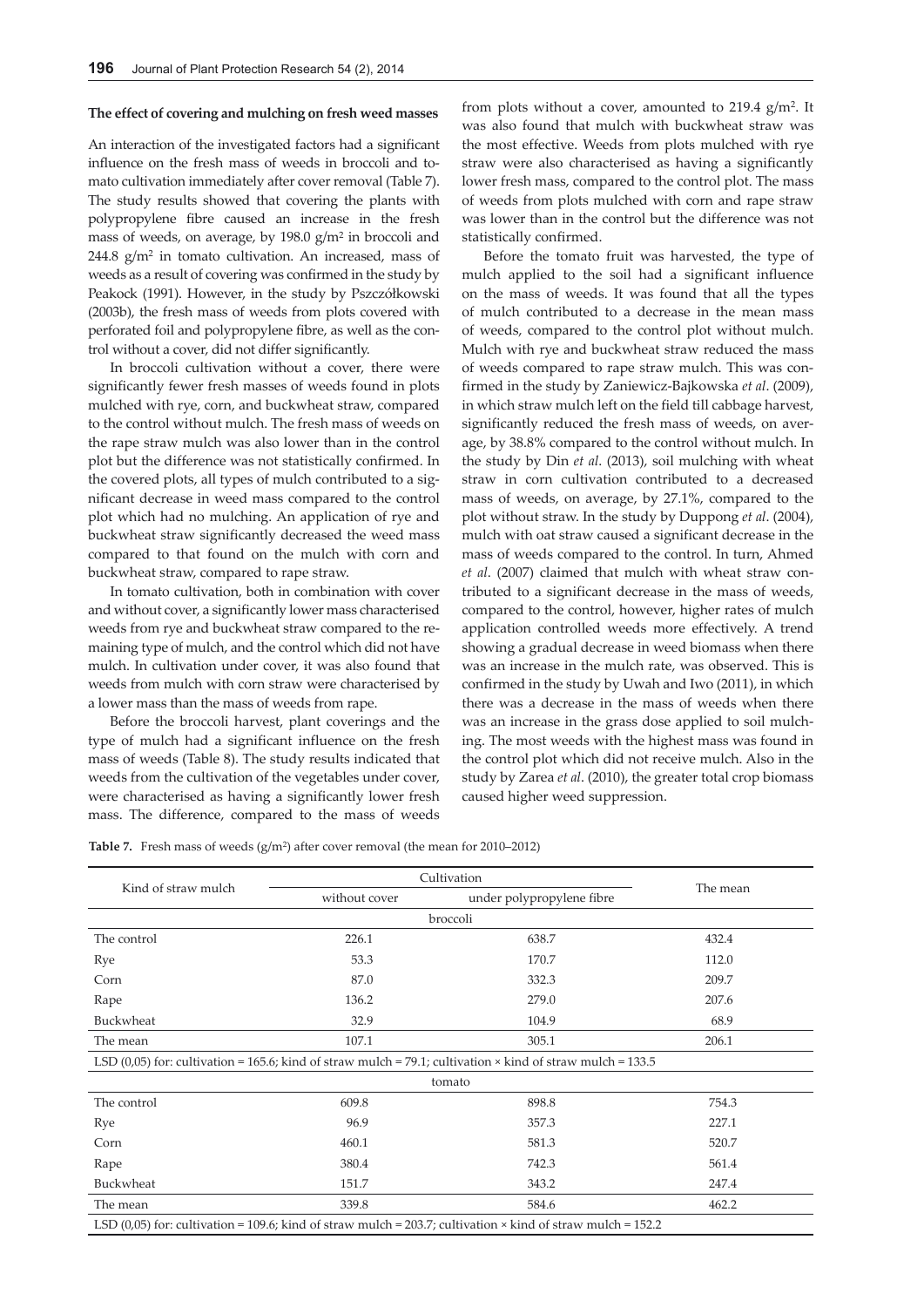|  |  |  |  | <b>Table 8.</b> Fresh mass of weeds $(g/m^2)$ before vegetable harvest (the mean for 2010–2012) |
|--|--|--|--|-------------------------------------------------------------------------------------------------|
|--|--|--|--|-------------------------------------------------------------------------------------------------|

| Kind of straw mulch |               | Cultivation                                                                                                       | The mean |
|---------------------|---------------|-------------------------------------------------------------------------------------------------------------------|----------|
|                     | without cover | under polypropylene fibre                                                                                         |          |
|                     |               | broccoli                                                                                                          |          |
| The control         | 1,170.3       | 901.7                                                                                                             | 1,036.0  |
| Rye                 | 976.0         | 621.0                                                                                                             | 798.5    |
| Corn                | 1,091.6       | 800.9                                                                                                             | 946.2    |
| Rape                | 835.8         | 847.1                                                                                                             | 841.4    |
| Buckwheat           | 714.7         | 520.9                                                                                                             | 617.8    |
| The mean            | 957.7         | 738.3                                                                                                             | 848.0    |
|                     |               | LSD $(0,05)$ for: cultivation = 218.7; kind of straw mulch = 219.4; cultivation $\times$ kind of straw mulch = ns |          |

|             |                                                                                                                                               | tomato  |         |
|-------------|-----------------------------------------------------------------------------------------------------------------------------------------------|---------|---------|
| The control | 1,554.1                                                                                                                                       | 1,126.3 | 1,340.2 |
| Rye         | 782.3                                                                                                                                         | 350.1   | 566.2   |
| Corn        | 935.7                                                                                                                                         | 592.0   | 763.8   |
| Rape        | 1,149.4                                                                                                                                       | 787.6   | 968.5   |
| Buckwheat   | 675.6                                                                                                                                         | 590.6   | 633.1   |
| The mean    | 1,019.4                                                                                                                                       | 689.3   | 854.4   |
|             | $\overline{1}$ CD $(0.05)$ from redshed from the first of chosen and decomposed to redshed from the distribution of the control decomposed of |         |         |

LSD  $(0,05)$  for: cultivation = ns; kind of straw mulch = 328.1; cultivation  $\times$  kind of straw mulch = ns

## **Conclusions**

The investigated experimental factors influenced the species composition, number, and fresh weed mass. In both estimation dates (after cover removal and before the vegetables harvest), there were 24 and 25 noted weeds species, respectively, mostly characteristic for vegetable crops. The dominant species among the annuals were *Ch. album*, *E. crus-galli*, *V. arvensis*, however, among the perennials, the most common weed was *E. repens*. The abundant infestation and also the presence of a few perennial species could be due to the low dose of straw applied in the soil mulching process. The application of a polypropylene fibre cover caused an increased weed infestation in the initial period of vegetable growth, compared with plots without a cover. The increase in air and soil temperature, and moisture under polypropylene fibre covers provide good conditions for growth and development of not only crop plants but also weeds. This is why there is a higher crop infestation in covered plots. However, before vegetable harvest, a decrease was found in the number and fresh mass of weeds in the covered plots. Lower infestation on the covered plots was due to the fast rate of crop plant growth and higher possibilities to compete with weeds compared to those plants not under a cover. The results showed that all types of mulch caused a decrease in weed infestation, compared to the control plot which did not receive mulch. The most efficient for limiting infestation was mulch with buckwheat and rye straw.

#### **Acknowledgements**

The research was supported by the Polish Ministry of Science and Higher Education as part of the statutory activities of the Department of Vegetable Crops, Siedlce University of Natural Sciences and Humanities.

### **References**

- Ahmed Z.I., Ansar M., Iqbal M., Minhas N.M. 2007. Effect of planting geometry and mulching on moisture conservation, weed control and wheat growth under rainfed conditions. Pak. J. Bot. 39 (4): 1189–1195.
- Anyszka Z., Dobrzański A. 2008. Zmiany w zachwaszczeniu pora z rozsady pod wpływem ściółki organicznej. [Changes in weed infestation in transplanted leek grown in organic mulch]. Prog. Plant Prot./Post. Ochr. Roślin 48 (4): 1391–1395.
- Bàrberi P. 2002. Weed management in organic agriculture: are we addressing the right issues? Weed Res. 42 (3): 177–193.
- Bittencourt H.H., Lovato P.E., Comin J.J., Lana M.A., Altieri M.A., Costa M.D., Gomes J.C. 2013. Effect of winter cover crop biomass on summer weed emergence and biomass production. J. Plant Prot. Res. 53 (3): 248–252.
- Campiglia E., Mancinelli R., Radicetti E., Caporali F. 2010. Effect of cover crops and mulches on weed control and nitrogen fertilization in tomato (*Lycopersicon esculentum* Mill.). Crop Prot. 29 (4): 354–363.
- Cardina J., Regnier E., Harrison K. 1991. Long-term tillage effects of seed banks in three Ohio soils. Weed Sci. 39 (2): 186–194.
- Creamer N.G., Bennett M.A., Stinner B.R., Cardina J., Regnier E.E. 1996. Mechanisms of weed suppression in cover cropbased production systems. Hort. Sci. 31 (3): 410–413.
- Din S., Ramzan M., Khan R., Rahman M., Haroon M., Khan T.A., Samad A. 2013. Impact of tillage and mulching practices on weed biomass and yield components of maize under rainfed condition. Pak. J. Weed Sci. Res. 19 (2): 201–208.
- Döring T.F., Brandt M., Heß J., Finckh M.R., Saucke H. 2005. Effect of straw mulch on soil nitrate dynamics, weeds, yield and soil erosion in organically grown potatoes. Field Crop Res. 94 (2−3): 238–249.
- Duppong L.M., Delate K., Liebman M., Horton R., Romero F., Kraus G., Petrich J., Chowdbury P.K. 2004. The effect of natural mulches on crop performance, weed suppression